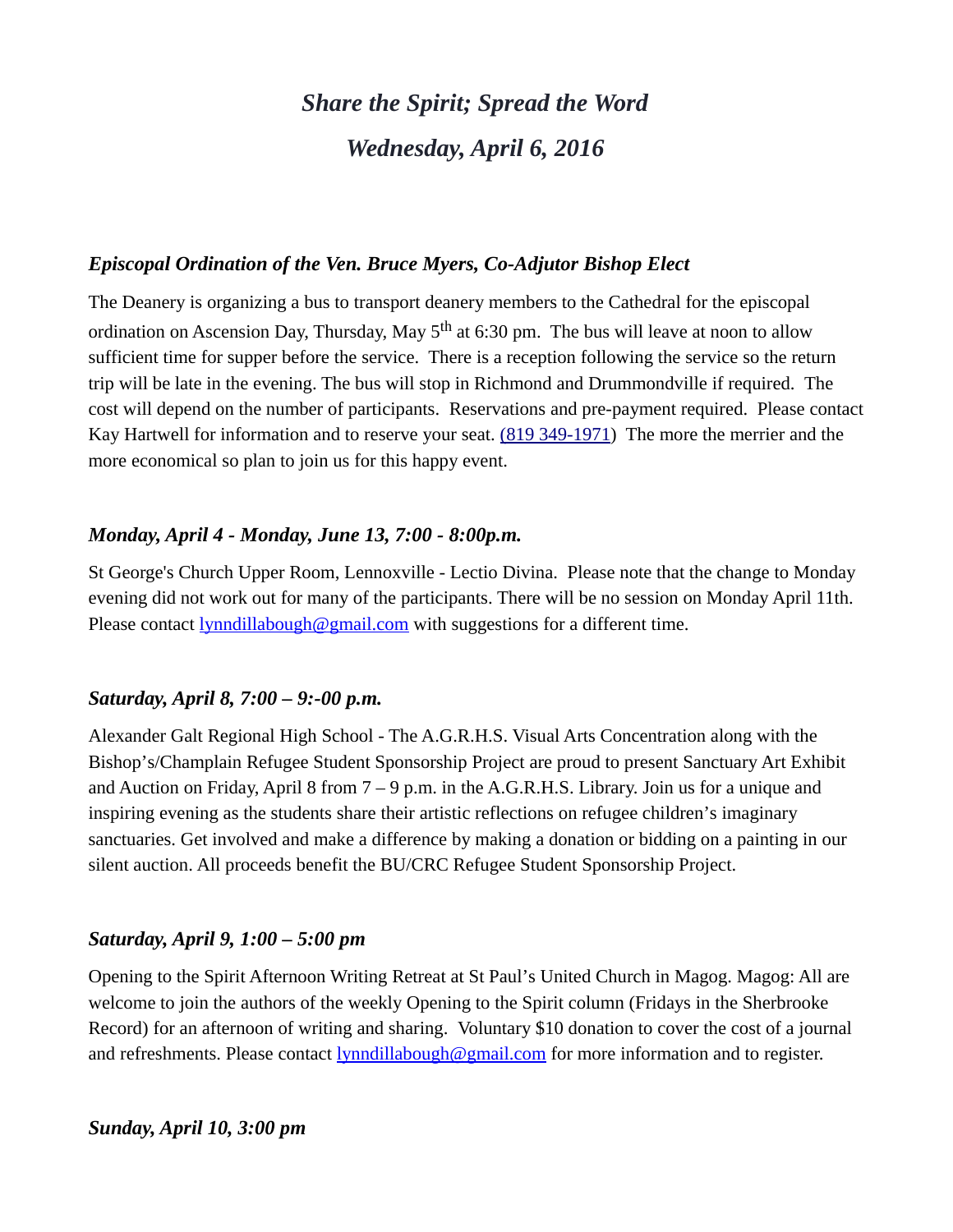St Mark's Chapel, Bishop's University – Les Amis de l'Orgue de l'Estrie. is holding an concert with organists Leslie Young and Jean-Yves Saint-Pierre who will play a program including works by Liederbuch, Bonelli, Gabrieli, Pasquini and Bach. Tickets are available at the door. Regular admission 10\$. Parking is free on the campus on Sunday. See the attached poster for the program.

# *Tuesday, April 12, 11:00 am*

Christ Church, Eustis – The church which was moved to the Quebec Lodge property will be deconsecrated by the Archdeacon. Everyone is welcome.

# *Saturday, April 16, 8 am – Noon*

St Anne's Church, Richmond – Spring Rummage Sale, 8 am \$3.00 bag sale / 10 am \$5.00 box sale.

# *Saturday, April 23, 9:30 am – 3:30 pm*

Lennoxville - The Skills of Healing: Care For Others, Care For Yourself. All are welcome to attend as we are all, hopefully, caring for each other and would like to improve our abilities to do this. You do not need to be an official member of the Deanery Pastoral Ministry Team. The morning focuses on care for others and some of the skills of listening and being present, as well as some of the practicalities of visiting hospitals and nursing homes, particularly those with dementia, alzheimer's and other diseases that cause confusion. In the afternoon, following a lunch, which is provided thanks to a grant from St Peter's, Sherbrooke, we will focus on caring for yourself. Caregivers can sometimes deplete themselves and we need to learn the skills of proper self-care. Afternoon topics will include setting boundaries with difficult people, as well as ways to alleviate the depression and anxiety that can often occur for caregivers. Workshops will be led by Canon Lynn Dillabough. Lynn taught for several years at St Paul University in the Counselling and Spirituality program, supervising graduate students who were training to become psychotherapists. She also worked for fifteen years as a professional pastoral counsellor and has been invited to lead pastoral care workshops in many congregations. There is no cost for this event, but donations would be welcomed to offset the cost of future workshops. Please print and distribute the attached poster to your congregations. Please contact Canon Lynn Dillabough to register at [lynndillabough@gmail.com](https://webmail.ubishops.ca/owa/redir.aspx?SURL=hdjYUT7WCUNYqFZijozknMHWJ3aRy6vsqTzrilp56ZtP3_2s-BXTCG0AYQBpAGwAdABvADoAbAB5AG4AbgBkAGkAbABsAGEAYgBvAHUAZwBoAEAAZwBtAGEAaQBsAC4AYwBvAG0A&URL=mailto%3Alynndillabough@gmail.com)

# *Thursday, April 28 – Friday, April 29th, 10:00 am – 5:00 pm, Saturday, April 30, 8:30 – 12:00 noon*

St George's Church Hall, Lennoxville – Rummage Sale, bag sale on Saturday. Articles for sale may be left at the church hall the week of April  $24<sup>th</sup>$ . For big savings do you shopping with us.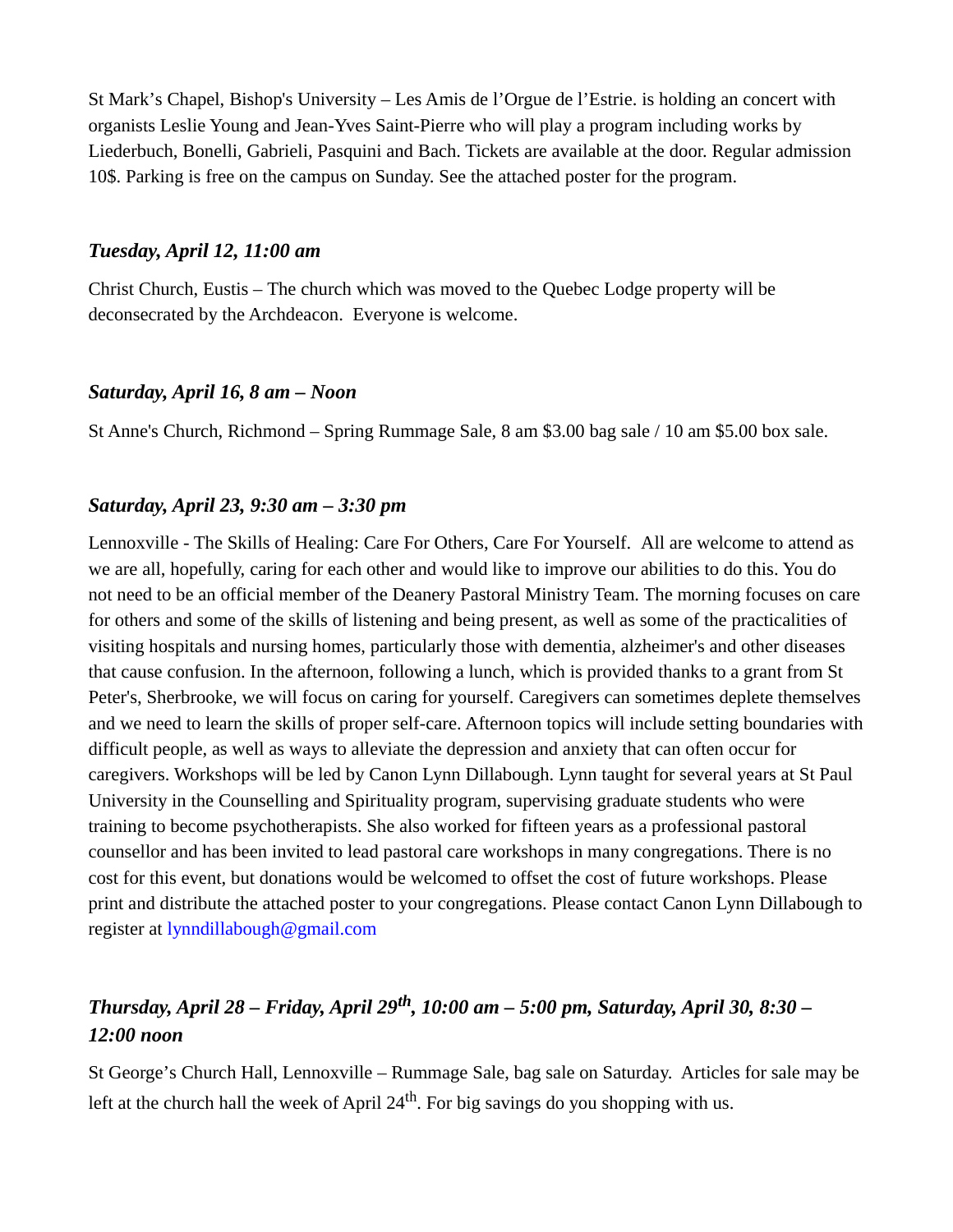# *Saturday, May 7, 8 am – 2 pm*

Bishop's University - The BU/CRC Refugee Student Sponsorship Committee will be holding their annual large Garage Sale on Saturday, May 7 from 8 am to 2 pm in the Bishop's University W.B. Scott arena (old arena). Donations will be gratefully accepted from April 4, 2016 until May 4, 2016 and can be dropped off at the arena lobby from 8 am to 8 pm (including Saturday and Sunday). Please note we cannot accept tires, mattresses, TVs and very old computer monitors. Thank you very much for your donations, and we hope to see you at the sale on May 7, 2016. For further information please contact Heather Thomson at 819-822-9600 ext. 2718 or [hthomson@ubishops.ca](https://webmail.ubishops.ca/owa/redir.aspx?REF=FLnmocQHos1aSS6_izloWzXz-vn948huD0NonW8iwmC1KgSOCljTCAFtYWlsdG86aHRob21zb25AdWJpc2hvcHMuY2E.)

# *Saturday, May 14, 9:30 am – 3:00 pm*

Murray Memorial Hall, Georgeville - The Rt. Rev. Mark MacDonald, the National Indigenous Bishop will be speaking on "The Gospel in Four Directions and New Horizon for Canada." \$10 workshop fee. Lunch and coffee \$10. Registration required at [450 292-3555.](tel:450%20292-3555) See attached poster.

# **Friday, May 27, 7:00 pm – Sunday, May 29, 2:00 pm**

St Anne's Church, Richmond - Diocesan Youth Retreat & St Francis Deanery 5th Sunday Service. All youth, 17 and under, are invited for a 2 day retreat which begins on Friday, May 27th at 7pm and ends on Sunday May 29th at 2pm. Our retreat will end with a youth led worship service for our 5th Sunday deanery Eucharist followed by a pot-luck lunch. I hope everyone can come out and celebrate with us. Those who attended the deanery service in Danville last May will remember how wonderful it was to be worshipping with so many teenagers. This year we hope to get them even more involved in the service. Please print and share the poster that is attached with any teenagers you may know and post one in your church for others to see. Please contact  $\frac{1}{y}$   $\frac{1}{a}$   $\frac{1}{a}$   $\frac{1}{a}$   $\frac{1}{b}$   $\frac{1}{c}$  one in your church for others to see. Please contact  $\frac{1}{y}$   $\frac{1}{a}$  $\frac{1}{a}$  $\frac{1}{a}$  $\frac{1}{a}$  $\frac{1}{c}$ form

# *Monthly Services of Holy Eucharist in Senior Residences*

Third Wednesday of the month at the Wales Home, Richmond, 10:00 a.m. The Rev. Canon Fred Richardson celebrating, Ann Clark, pianist. Third Friday of the month at the Grace Village, 10:00 a.m. The Rev. Canon Fred Richardson celebrating assisted by Lorna Gordon, Sandra Gallichon, pianist. All are invited to attend.

# *Confirmation Class*

St John's Church, Waterville - Confirmation classes to begin at St. John's, Waterville. All who are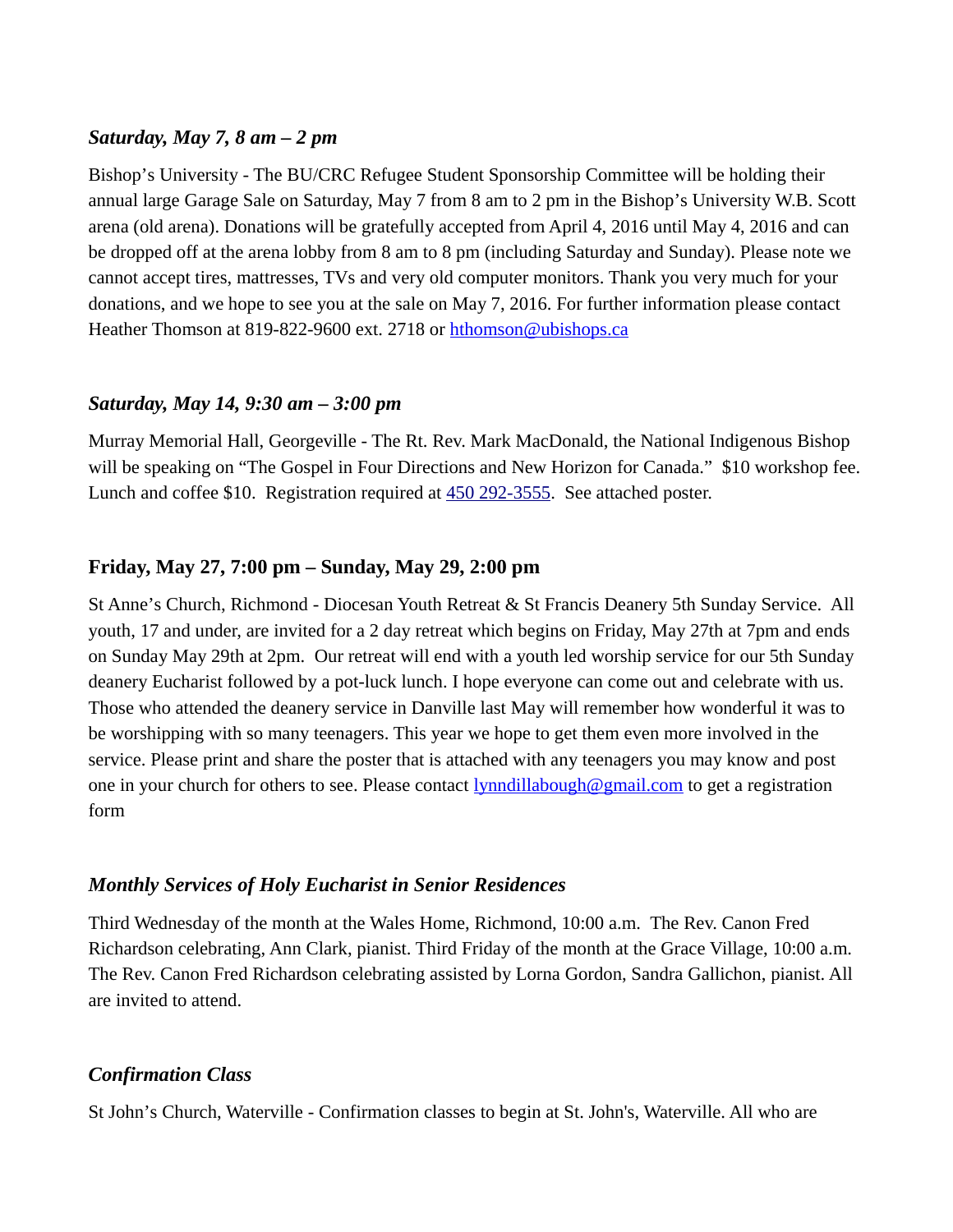interested please contact the Rev. Ruth Charleau ASAP so that she can plan the starting date and get material for everyone. 12 years old and up.

# *Wednesday Evenings until March 30, 6:00 – 8:00 pm*

St George's Church, Lennoxville - The Nicene Creed: What Does the Church REALLY Believe? A six week course on the Nicene Creed led by the Archdeacon will be held on the Wednesday Evenings in Lent. This course is particularly suitable for those of mature years considering preparation for the Sacrament of Confirmation. It is also suitable for those interested in the theology and philosophy of foundational Christian thought. Participants need not be Christians but it is for all those who are interested in what the Church REALLY believes as opposed to what most people THINK it believes. Conversation will take part over a Lenten soup supper. A sung service of compline to follow.

# *Education for Ministry - Year One: September 2016 until June 2017*

Beginning in September, there will be an opportunity for new participants from the deanery to begin the Education for Ministry program. Now is the time to start thinking about this. EfM is a four-year program of theological education for lay people. The commitment is high, but the rewards are many as you learn to reflect theologically on your own life and on the world in which we live. First year involves an intensive study of the Old Testament scriptures. The following three years are on the topics of: New Testament, Church History, Theology, Ethics, and Ecumenism/Inter-Faith Dialogue. All years have a strong component of practical theological reflection. In many dioceses this is the standard formation program for lay readers, but anyone seeking greater maturity in their faith will find the program enriching. Canon Lynn Dillabough is the registrar in the Deanery and co-mentors the program with the Rev. Ruth Charleau. You may contact her if you would like any more information. [lynndillabough@gmail.com.](https://webmail.ubishops.ca/owa/redir.aspx?SURL=hdjYUT7WCUNYqFZijozknMHWJ3aRy6vsqTzrilp56ZtP3_2s-BXTCG0AYQBpAGwAdABvADoAbAB5AG4AbgBkAGkAbABsAGEAYgBvAHUAZwBoAEAAZwBtAGEAaQBsAC4AYwBvAG0A&URL=mailto%3Alynndillabough@gmail.com)

# *Spring Walk-a-Thon for the Deanery Refugee Fund and PWRDF*

Members of the 3rd year Education for Ministry group are walking to raise money for the deanery refugee fund and PWRDF. Sponsors choose the recipient. This walk-a-thon is a little different, in that it takes place all spring. Walkers set their target number of hours they will walk between March 20 - June 20 and ask for donations per hour. So far, we are walking for about \$20 per hour, but we would like to increase that. Please contact the walker of your choice to make a pledge: Jane Bishop, Ruth Charleau, Lynn Dillabough, Joan Drinkwater, Sandra Gallichon, Lorna Gordon (shorter walks!), or Violet Konrad. They will explain their walking goals and help you choose an amount per hour that fits what you would like to give. Please contact us; we could use the motivation!!

# *First Saturday of Every Month, 9:00 – 11:00 am*